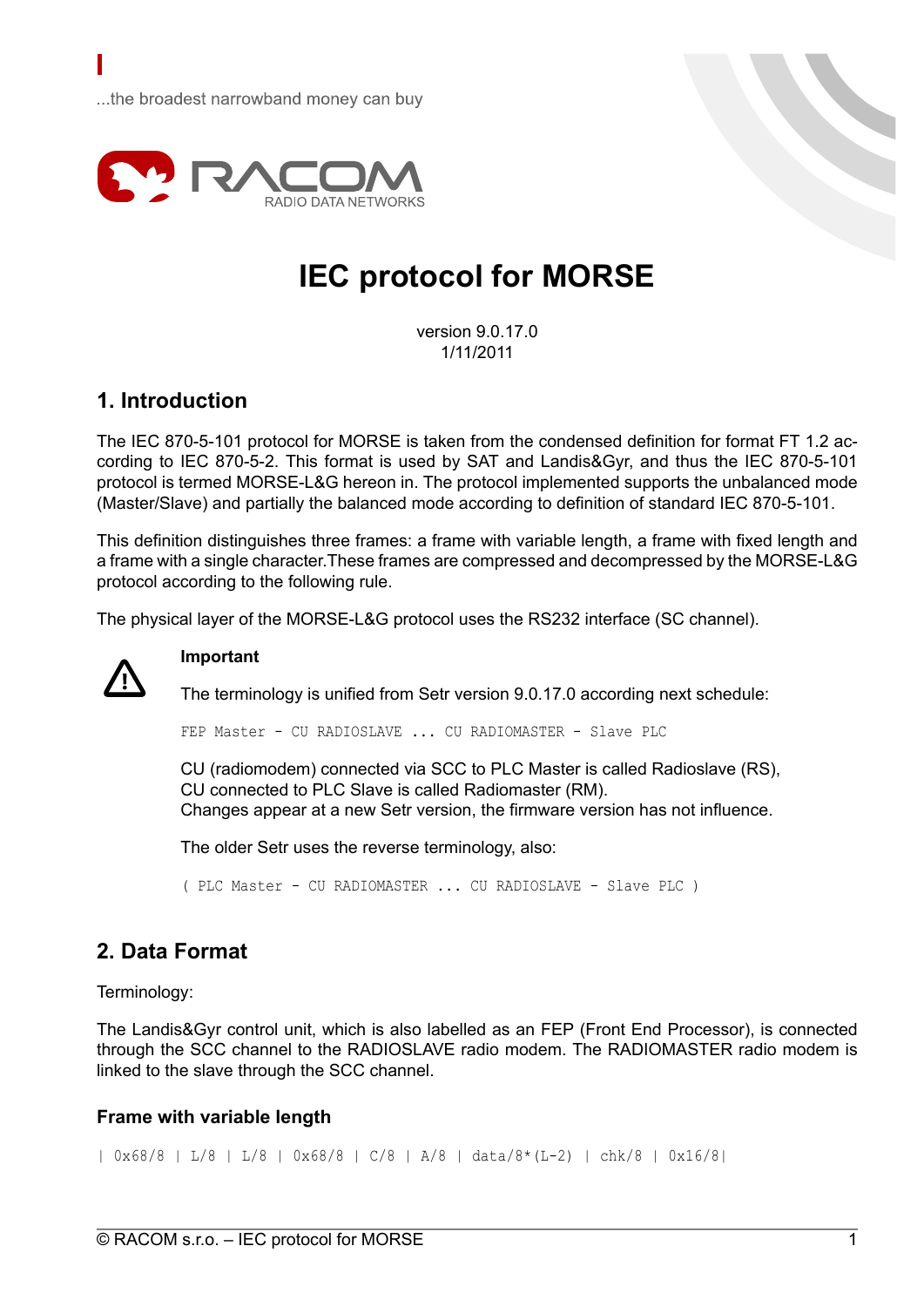- L length C+A+data, range (0..255), typically 11 bytes
- C control field
- A address field (address of RM communicated with)
- data user data
- chk check sum

The frame received from the external link is compressed by the MORSE-L&G protocol into the format which is sent via the MORSE communication channel:

| C/8 | data/8\*(L-2) |

During compression a check is made on the field length C+A+data (L), field (chk) and the synchronisation field (68, 68 and 16). If one of these does not match the packet is discarded. Furthermore, in the case of the RADIOSLAVE protocol the destination station address is extracted. In the case of the RADIO-MASTER protocol the address of the opposite station is designated as the sender of the previously received packet.

During decompression all fields are refreshed. Address field A is refreshed from the header of the MORSE packet, i.e. in the case of decompression in the RADIOMASTER protocol the recipient and in the case of the RADIOSLAVE protocol the sender.

Frames are transmitted in the USER DATA format.

#### **Frame with fixed length**

| 0x10/8 | C/8 | A/8 | chk/8 | 0x16/8 |

This frame is compressed by the MORSE-L&G protocol into the format:

 $| C/8 |$ 

During compression a check is made on the field (chk) and the synchronisation field (10 and 16). If one of these does not match the packet is discarded. Furthermore, in the case of the primary protocol RADIOSLAVE, the destination station address is extracted. In the case of the secondary protocol RA-DIOMASTER the address of the opposite station is designated as the sender of the previously received packet.

During decompression all fields are refreshed. Address field A is refreshed from the header of the MORSE packet, i.e. in the case of decompression in the RADIOSLAVE protocol the recipient and in the case of the RADIOMASTER protocol the sender.

Frames are transmitted in the USER DATA format.

#### **Frame with single character**

| 0xE5/8 |

Frame E5 is transmitted as a packet with zero length. Other frames of this type (A2) are discarded.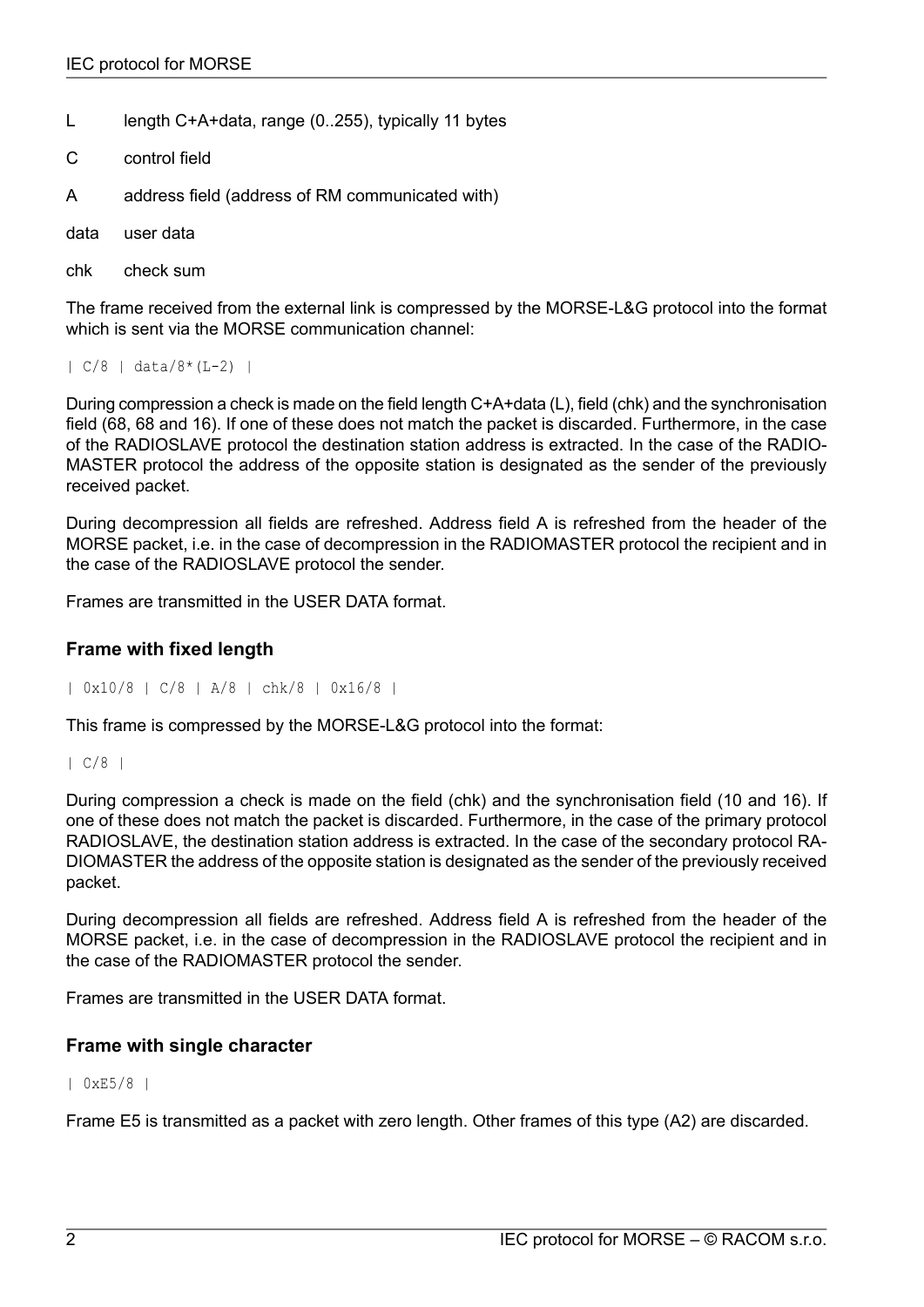In the case of the RADIOSLAVE protocol this frame is discarded. In the case of the protocol RADIO-MASTER the address of the opposite station is designated as the sender of the previously received packet.

The frame is transmitted in the USER DATA format.

## **3. Implementation in Morse**

Examples of FEP - RTU communication:

#### **1) Request from the Master (FEP) about link status:**

```
08:56:46.388 rxsim 5 | S00
1049 054E 16 ... FEP Master -> CU RS 06
08:56:46.403| |00000005 00000006|S00I OUT 1| 89 5user
49 ... CU RS 06 -> CU RM 05 (data paketu MORSE)
Monitoring: source 690F5505|7.
08:58:17.838 tx 5 | S00
1049 054E 16 ... CU RM 05 -> RTU Slave
```
Response from the slave (RTU):

```
08:58:24.315 rxsim 5 | S00
100B 0510 16 ... RTU Slave -> CU RM 05
Monitoring: source 690F5506|0.
08:56:53.016| |00000006 00000005|S00I IN 1|89 5user
0B ... CU RM 05 -> CU RS 06 (data paketu MORSE)
08:56:53.017 tx 5 | S00
100B 0510 16 ... CU RS 06 -> FEP Master
```
#### **2) Request from the Master (FEP) to reset the remote link:**

```
Monitoring: source 690F5506|3.
09:18:13.287 rxsim 5 | S00
1040 0545 16 ... FEP Master -> CU RS 06
09:18:13.294| |00000005 00000006|S00I OUT 1| 89 2user
40 ... CU RS 06 -> CU RM 05 (data paketu MORSE)
Monitoring: source 690F550515.
09:19:44.718 tx 5 | S00
1040 0545 16 ... CU RM 05 -> RTU Slave
09:19:45.718 tx 5 | S00
1040 0545 16 ... opakované vysílání do RTU
                          parametry CU RM 05: (i)=1000ms, (r)=1
```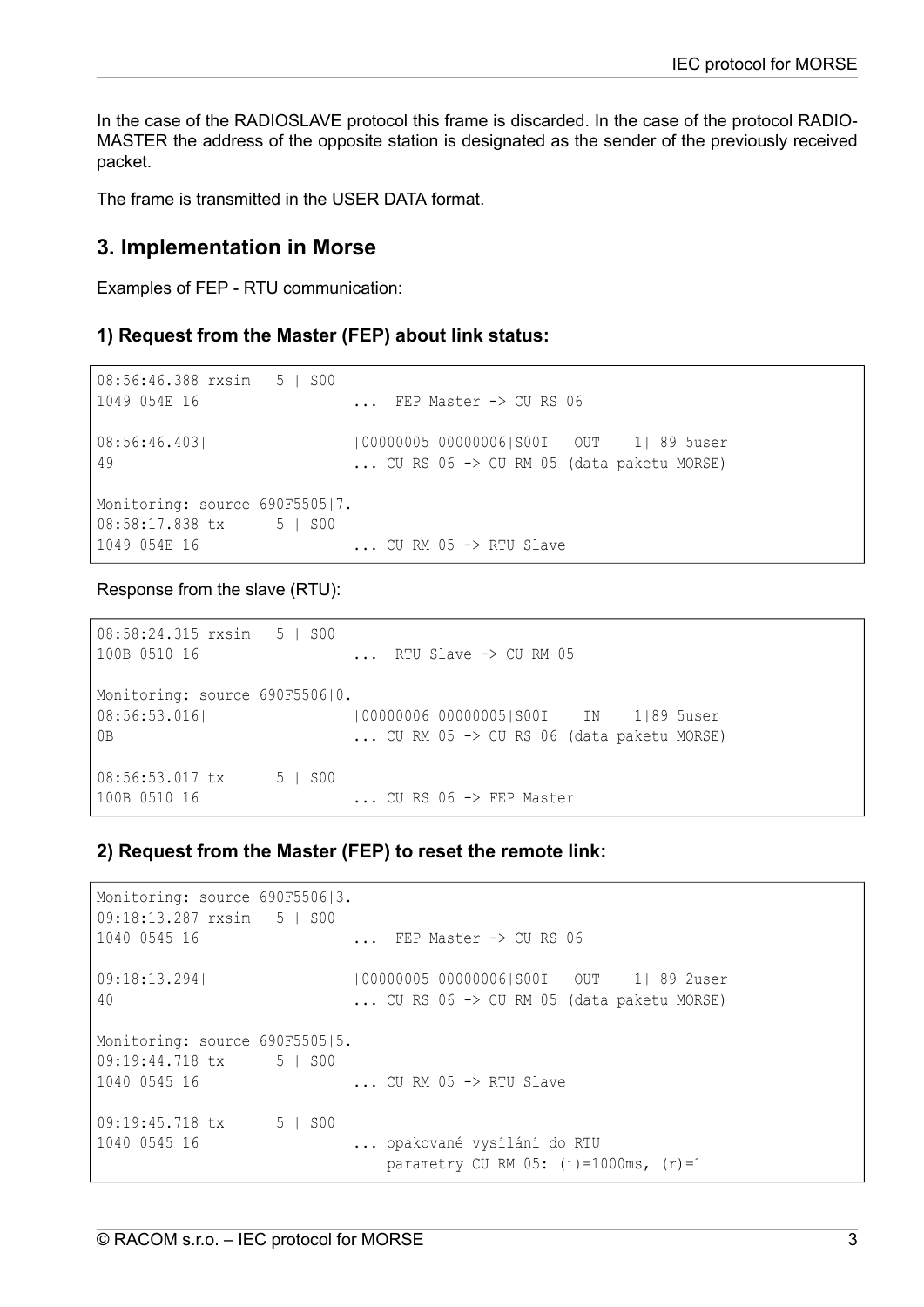#### Response from the Slave (RTU):

```
09:19:49.593 rxsim 5 | S00
1000 0505 16
Monitoring: source 690F5506|4.
09:18:18.250| |00000006 00000005|S00I IN 1|89 2user
0<sub>0</sub>09:18:18.251 tx 5 | S00
1000 0505 16
```
#### **3) Request from the Master (FEP) about user data:**

```
09:45:46.024 rxsim 5 | S00
105B 0560 16
09:45:46.040| | |000000005 00000006|S00I OUT 1| 89 2user
5B
Monitoring: source 690F5505|1.
09:47:17.518 tx 5 | S00
105B 0560 16
```
Answer from RTU, containing C=08 and a user data ABCD:

```
09:47:21.921 rxsim 10 | S00
6804 0468 0805 ABCD 8516
Monitoring: source 690F5506|7.
09:45:50.609| |00000006 00000005|S00I IN 3|89 2user
08AB CD
09:45:50.610 tx 10 | S00
6804 0468 0805 ABCD 8516
```
#### **4) Example of an RTU response by a frame with a single character E5:**

```
Monitoring: source 690F5505|3.
09:52:13.614 rxsim 1 | S00
E5
Monitoring: source 690F5506|0.
09:50:42.252| | |00000006 00000005|S00I IN 0|89 5user
                  ... frame E5 is transmitted as zero-length packet
09:50:42.252 tx 1 | S00
E5
```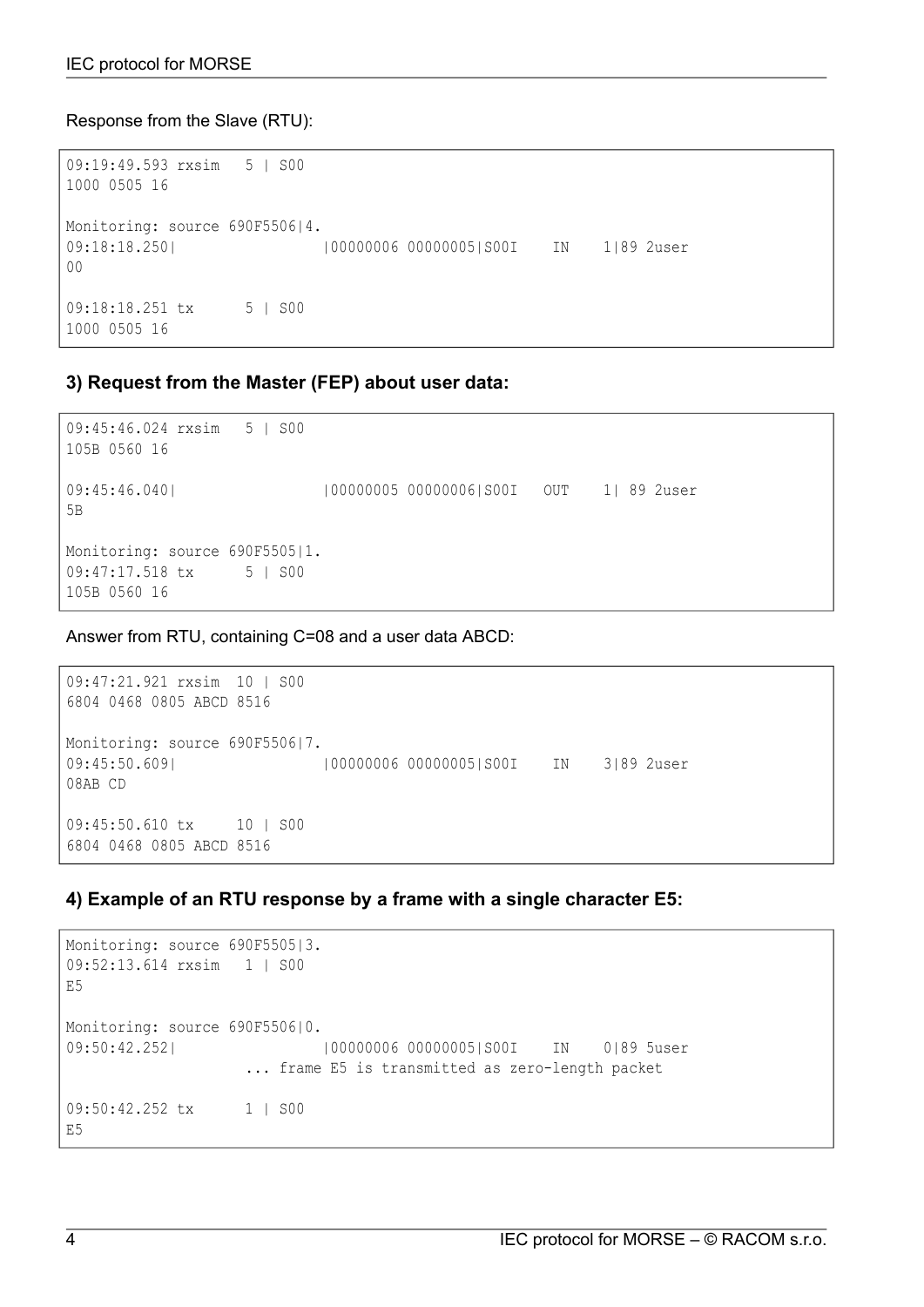### **5) Parameter local(7)B5B=on :**

Reaction of CU6 at the master to frame 105B 0560 16 or 107B 0580 16 with parameter local(7)B5B=on :

```
09:42:00.926 rxsim 5 | S00
105B 0560 16 ... FEP -> CU06
09:42:00.949 tx 5 | S00
1009 050E 16 ... CU06 -> FEP
                        does not transmit in radio channel
```
The RADIOMASTER protocol sends its packets to the source of the last request,i.e. to the RADIOSLAVE protocol. (Original member number is zero). This address is not configured.

# **4. Configuration parameters**

```
L&G 870-5-2 IEC parameters:
PLC Master - CU RADIOSLAVE ... CU RADIOMASTER - Slave PLC
(m):RADIOSLAVE (wired to master) (s)kao:OFF
(t):0(i):11000ms (r):1
(R):0000 (g):0000
(d)uplicate packet check:ON e(X)ept addr::00000000
(a)ddress mode:0
(T)ransparent:OFF
local (7)b5b:OFF
(c)ts control:OFF
m-bus calme(x):OFF
fern (n)umbering:OFF t(S)ync:OFF
(A):00000000 DEFA(U)LT:00000000
(D):0 (L):2000 (I):0 (E):0 (N):0
(q)uit
\rightarrow
```
(m) protocol mode

- (S) RADIOSLAVE CU connected to PLC Master
- (M) RADIOMASTER CU connected to PLC Slave

ATTENTION - The Setr older than 9.0.17.0 uses the reverse labelling !

- (s) (s)kao:OFF obsolete for communication with Skao device
- (t) (t):0 time synchronisation mode

RADIOSLAVE (primary) - the time in the modem is synchronised from the external device as follows:

- 0 no synchronisation pursued
- 1 time in CU is only synchronised by broadcast type frames for time synchronisation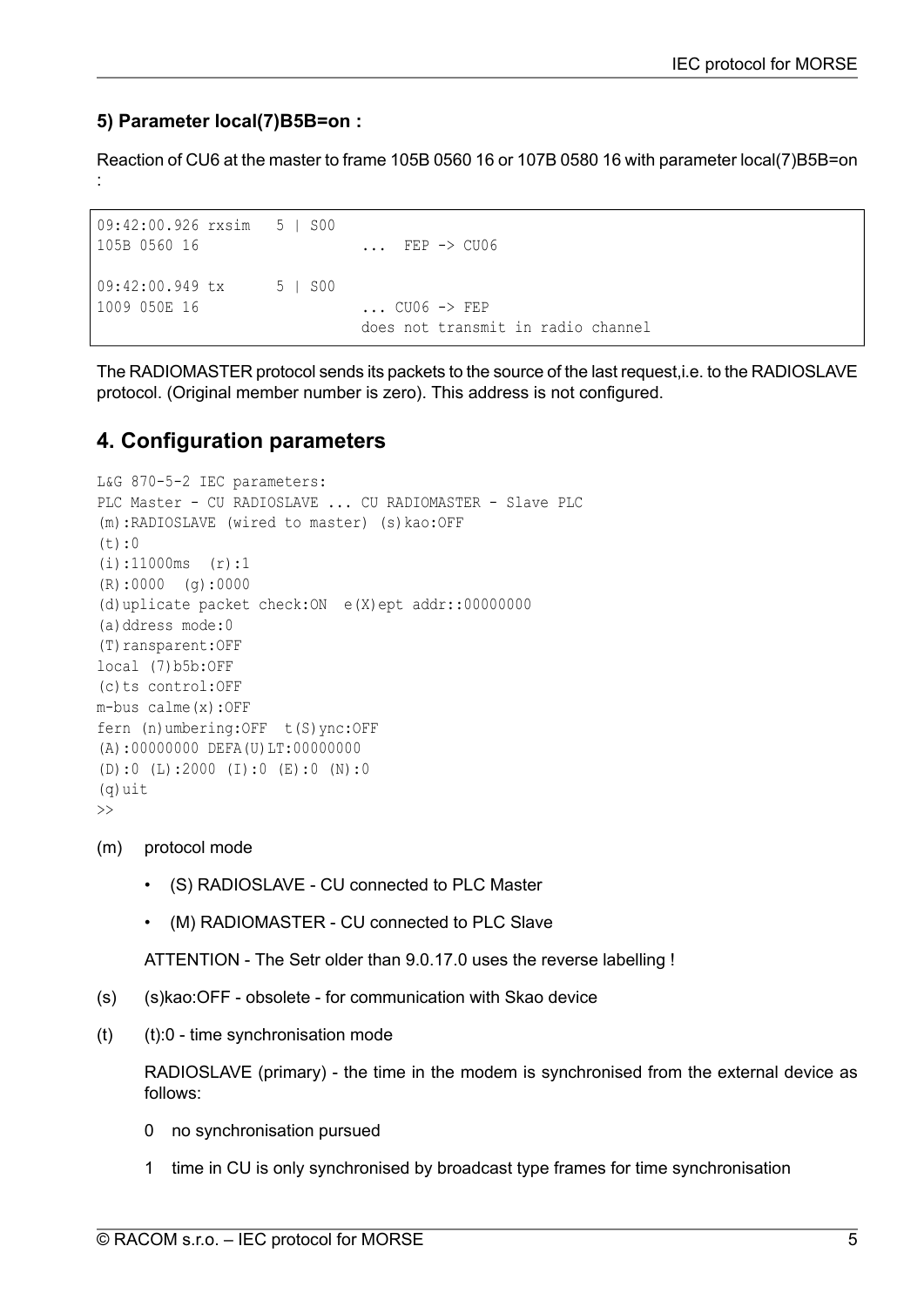2 time in CU is synchronised by frames according to point 1) and also by any other direct time frame

RADIOMASTER (secondary) - synchronisation of external device (RTU):

- 0 no synchronisation pursued
- 1 time in CU is synchronised by broadcast type frames for time synchronisation after receiving the addressed frame for time synchronisation
- 2 CU generates periodically the broadcast frame with the time synchronisation after receiving RTU response
- 3 time in external device is only synchronised by periodical addressed frames for time synchronisation of broadcast type. The period is product of next parametrs N\*D(ms)
- (i) (i):11000ms

RADIthe method for reduction number of packet incoming from SCC channel

OSLAVE

The Landys&Gyr system generates repeated messages with a short repeat interval, e.g. 3x4 sec, which leads to the radio network becoming blocked under worse transmission conditions. Parameter (i) is used to set time in the RADIOSLAVE, e.g. 11500 ms, after which repeated messages from the FEP are ignored and thus creating space for unimpeded receipt of ACK from the Slave RTU.

RADIO-MASTER In the RADIOMASTER station (i) signifies a delay before repeated transmission to the L&G SLAVE.

 $(r)$   $(r):1$ 

RADI-OSLAVE enables checking of whether, in the case of more FEPs (and therefore Masters), the response is received through a reaction to its own request

RADIOnumber of repeats when transmitts in SCC (0-off, 1, 2, 3... -on)

(R) obsolete

MASTER

- (g) obsolete
- (d) (d)uplicate packet check:ON

RADIOSLAVE checks whether the received response appertains to the sent request. Responses with incorrect serial numbers are discarded.

(X) e(X)ept addr:00000000

Exception from parameter (d). For this address duplicated packets from air are accepted.

- (a) (a)ddress mode:0
	- 0 uses 1 byte of the address
	- 1 uses 2 bytes of the address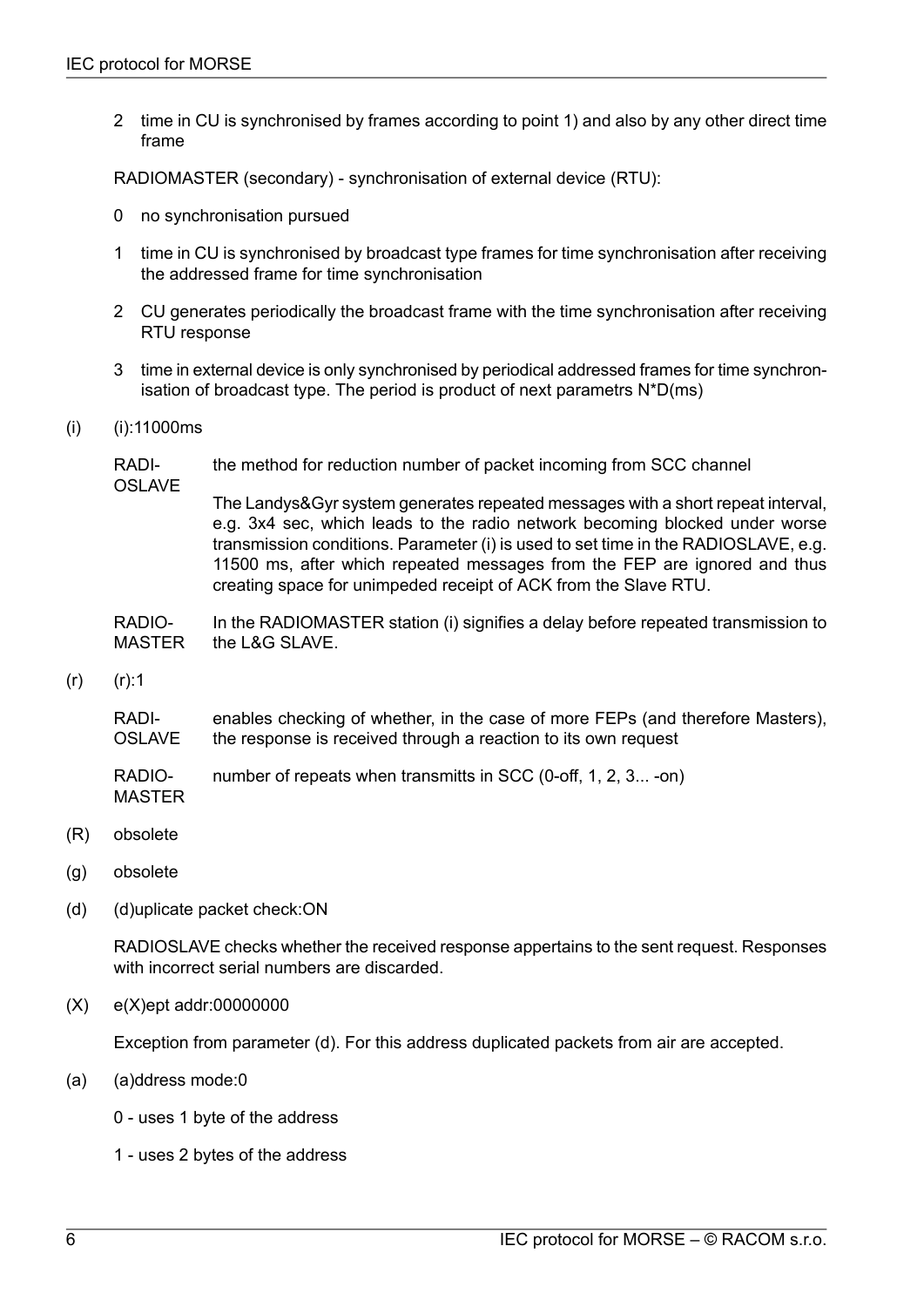#### (T) (T)ransparent:OFF

Switches on the transparent transmission of frames mode. The whole frame brought to the SCC port is then considered as data for the MORSE packet and is transmitted like this labelled as packet type 0x0A (prot data).

This mode is not used for packets arriving from the RF channel, because these packets already carry the packet type labelling 0x09 (user data) or 0x0A (prot data).

(7) local (7)b5b:OFF

In the case of the CU RADIOSLAVE a response to frame 105B 0560 16 or 107B 0580 16 is generated, when switching on this parameter, directly in the CU and the packet is not transmitted to air. It is used as a protective measure in the case that FEP generates these frames (RTU functionality test) repeatedly with a short period.

(c) (c)ts control:OFF

Special parameter for hw configuration.

(x) m-bus calme(x):OFF

Special parameter for Clamex temperature gauges, RADIOMASTER unit.

(n) fern (n)umbering

Special parameter for spontanneous packets numbering.

(S) t(S)ync

Special parameter for time synchronization.

(U) DEFA(U)LT:00000000

The packets generated spontaneously in the RTU are send to this address. If it is zero, then this packets are discarded. The packets sent as response to the request from center are sent to the questioners address.

(A) (A):00000000

This and the following parameters are used in SPP applications only for spontaneous communication of RADIOMASTER units. It is used in RM units, which generate the RTU's spontaneous messages.

If the address is written in A then the packet is sent to this address upon spontaneous communication with the CU RM. If  $A = 0$ , then the spontaneously generated message is discarded.

Next parameters should be in normal state set OFF:

- (D) turns on the spontaneous mode
- (L) CU calls locally the RTU's in set interval (ms) frame type 0x7b / 0x5b
- (I) After this time is sent the keep packet to the RADIOSLAVE.
- (E) Number of repeats for call to RADIOSLAVE.